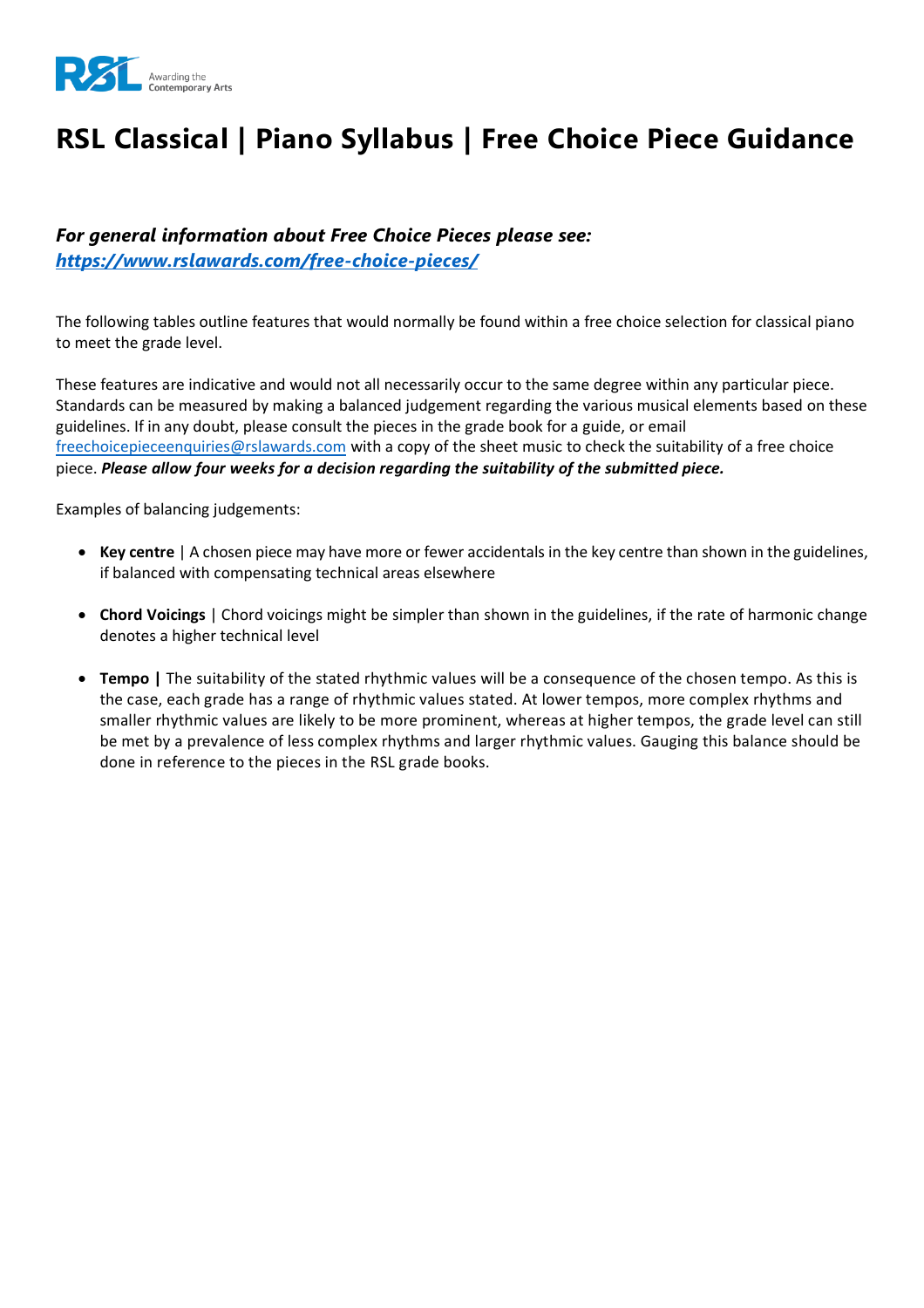## **FREE CHOICE PIECE GUIDELINES | Debut**

| <b>Duration</b>                    | 40 secs-1 min 20 secs                                                                    |
|------------------------------------|------------------------------------------------------------------------------------------|
| <b>Key</b>                         | C major / A minor                                                                        |
| <b>Tempo</b>                       | 60-130 bpm                                                                               |
| <b>Time signatures</b>             | 4/4, 3/4                                                                                 |
| <b>Rhythmic values</b>             | 8th notes and rests, occasional dotted quarter notes                                     |
| <b>Dynamics</b>                    | Very simple/sparse                                                                       |
| <b>Articulation &amp; phrasing</b> | Very simple/sparse                                                                       |
| <b>Melodic features</b>            | Mainly stepwise movement or small intervallic transitions                                |
| <b>Harmonic features</b>           | Occasional two-note chords in one hand (three-note chords will be between both<br>hands) |
| <b>Rhythmic features</b>           | Non-complex rhythmic groupings                                                           |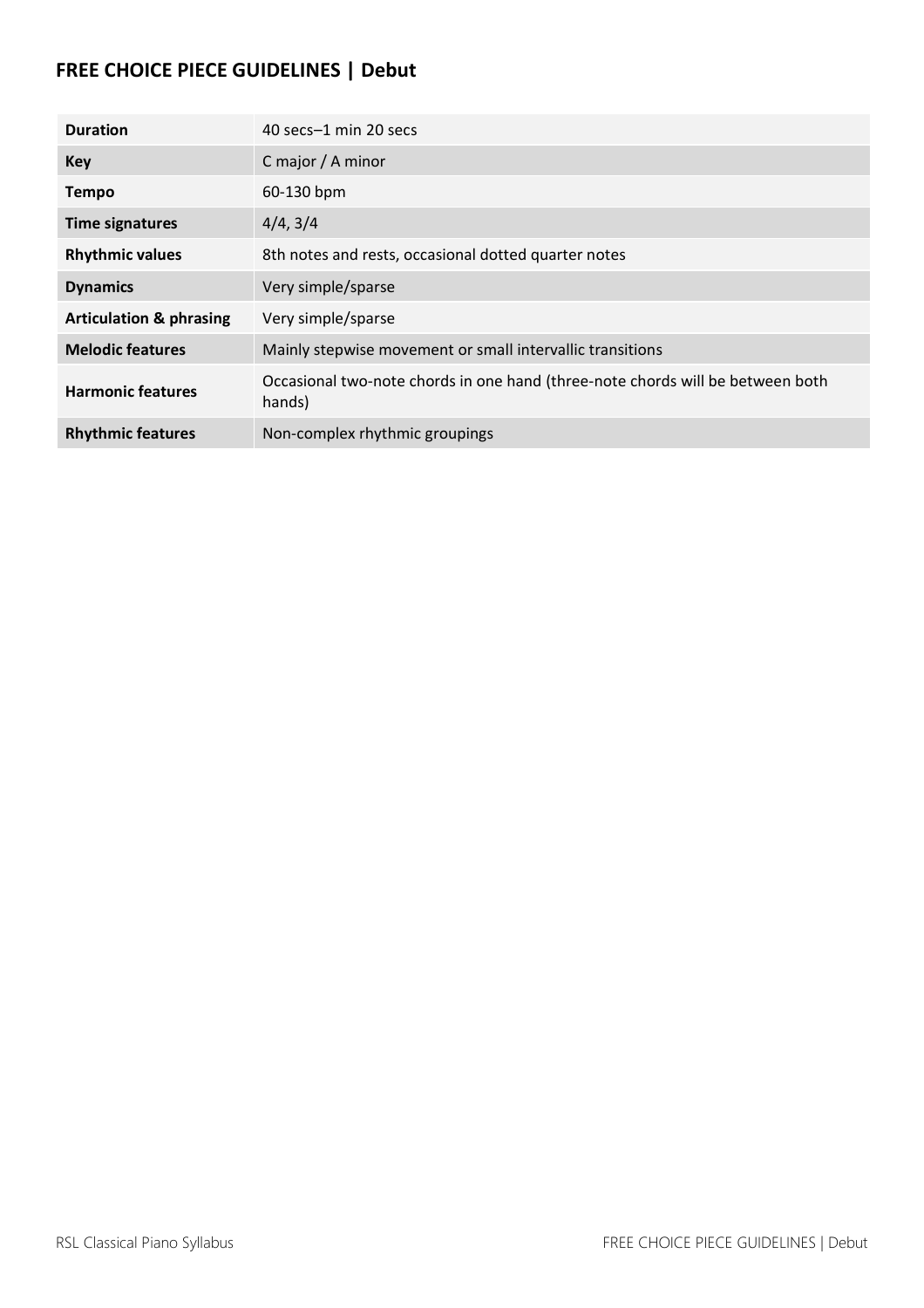| <b>Duration</b>                    | 50 secs $-1$ min 30 secs                                                                                                                    |
|------------------------------------|---------------------------------------------------------------------------------------------------------------------------------------------|
| Key                                | One sharp or one flat, or no sharps or flats but accidentals may occur within the piece                                                     |
| <b>Tempo</b>                       | 60-140 bpm                                                                                                                                  |
| <b>Time signatures</b>             | 4/4, 3/4, 6/8                                                                                                                               |
| <b>Rhythmic values</b>             | 8th notes and rests, dotted 8th notes and syncopations, occasional 16th notes,<br>occasional non-complex triplet groupings                  |
| <b>Dynamics</b>                    | Simple dynamics                                                                                                                             |
| <b>Articulation &amp; phrasing</b> | Simple changes in articulation and phrasing, occasional slurs and simple occasional<br>use of staccato and accented articulation may occur. |
| <b>Melodic features</b>            | Mainly stepwise movement or small intervallic transitions                                                                                   |
| <b>Harmonic features</b>           | Two-note chords in one hand, occasional three-note chords, four-note chords will<br>generally be spread across both hands                   |
| <b>Rhythmic features</b>           | Rhythms will be simple; simultaneously differing patterns will be limited                                                                   |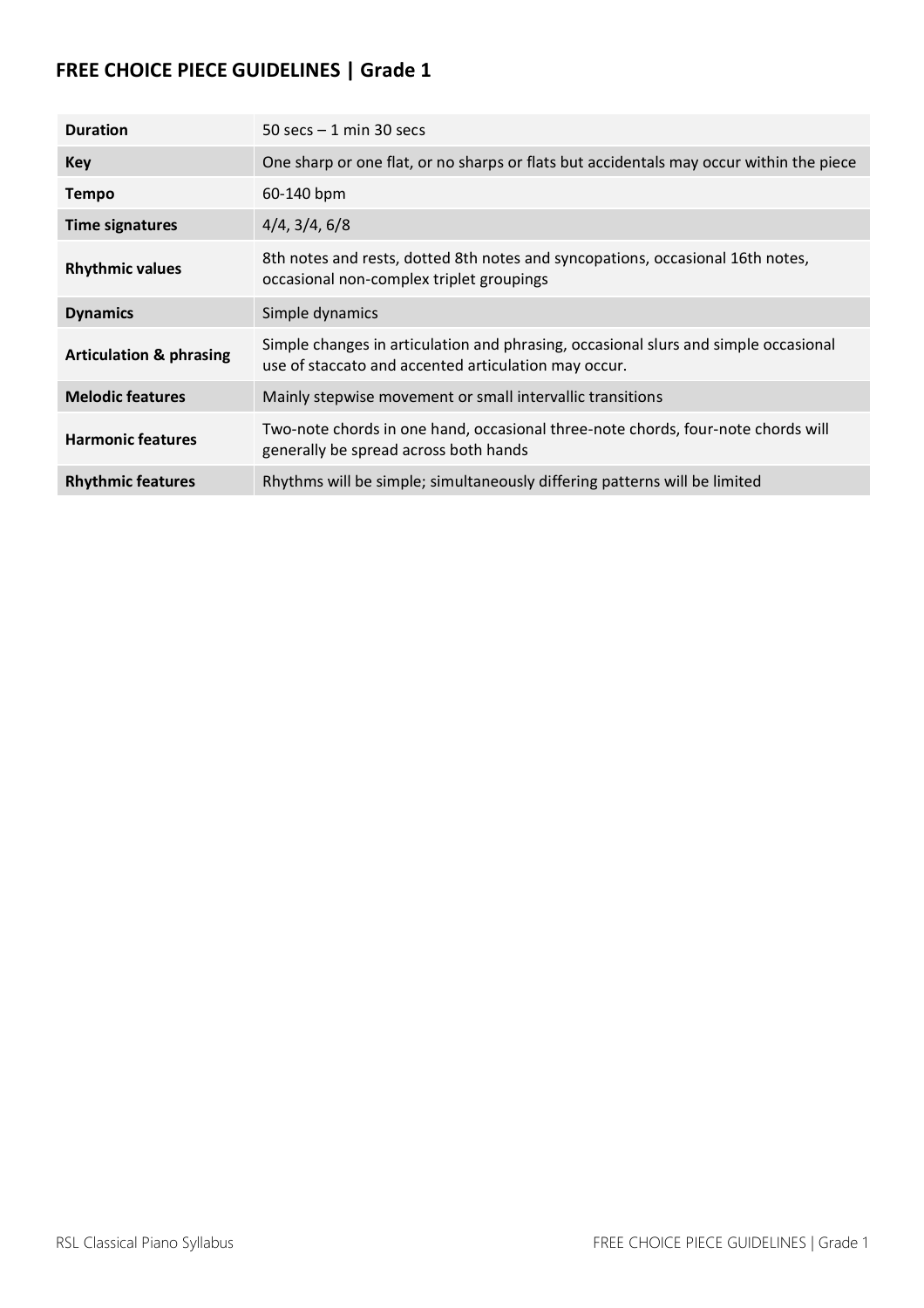| <b>Duration</b>                    | 1 min 10 secs-1 min 45 secs                                                                                                                                                                                                      |
|------------------------------------|----------------------------------------------------------------------------------------------------------------------------------------------------------------------------------------------------------------------------------|
| Key                                | Two sharps or flats (or fewer, but accidentals may occur within the piece)                                                                                                                                                       |
| <b>Tempo</b>                       | 60-140 bpm                                                                                                                                                                                                                       |
| <b>Time signatures</b>             | 4/4, 3/4, 2/4, 6/8, 9/8, 12/8                                                                                                                                                                                                    |
| <b>Rhythmic values</b>             | 16th notes and rests, dotted 8th notes and syncopations, occasional 16th note<br>syncopation, non-complex triplet groupings. Simpler rhythms may appear in<br>conjunction with other elements (e.g. more detailed harmonic work) |
| <b>Dynamics</b>                    | Simple dynamics $[P, F, MP, MF]$ , crescendo $\langle \cdot \rangle$ and diminuendo $\langle \cdot \rangle$                                                                                                                      |
| <b>Articulation &amp; phrasing</b> | Frequent changes in articulation and phrasing, slurs and simple use of<br>staccato/accented articulation may occur.                                                                                                              |
| <b>Melodic features</b>            | Greater intervallic transitions and more frequent accidentals may occur                                                                                                                                                          |
| <b>Harmonic features</b>           | Two-note chords in one hand, occasional three-note chords, four-note chords will<br>generally be spread across both hands                                                                                                        |
| <b>Rhythmic features</b>           | Rhythmic groupings may differ more frequently between hands                                                                                                                                                                      |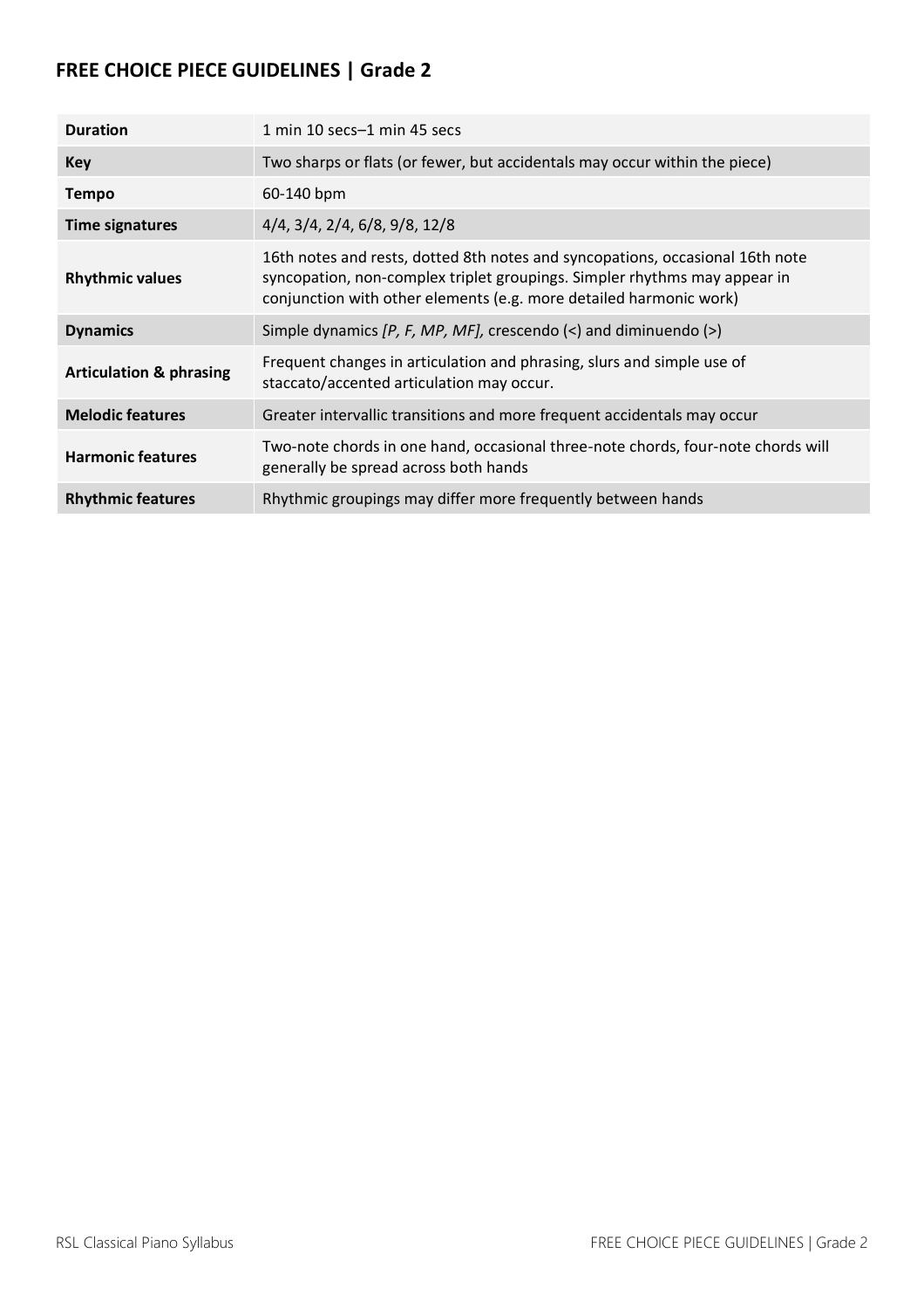| <b>Duration</b>                    | 1 min 30 secs $-2$ mins                                                                                                                                   |
|------------------------------------|-----------------------------------------------------------------------------------------------------------------------------------------------------------|
| Key                                | Three sharps or flats (or fewer, but accidentals may occur within the piece)                                                                              |
| <b>Tempo</b>                       | 60-150 bpm                                                                                                                                                |
| <b>Time signatures</b>             | 4/4, 3/4, 2/4, 6/8, 9/8, 12/8                                                                                                                             |
| <b>Rhythmic values</b>             | 16th notes and rests, syncopation, triplet groupings. Simpler rhythms may appear in<br>conjunction with other elements (e.g. more detailed harmonic work) |
| <b>Dynamics</b>                    | $[P, F, MP, MF],$ crescendo $(\leq)$ and diminuendo $(\geq)$                                                                                              |
| <b>Articulation &amp; phrasing</b> | Articulation and phrasing will have variety and may differ between hands at<br>simultaneous points                                                        |
| <b>Melodic features</b>            | Greater intervallic transitions may appear spanning over an octave, and more<br>frequent accidentals may occur                                            |
| <b>Harmonic features</b>           | Three note chords may appear in either hand, occasional four note chords in either<br>hand may be present                                                 |
| <b>Rhythmic features</b>           | Rhythmic groupings may differ more frequently between hands or occur<br>simultaneously                                                                    |
| <b>Other features</b>              | Melody and accompaniment voicings may appear in one hand; musical passages may<br>spread between both hands                                               |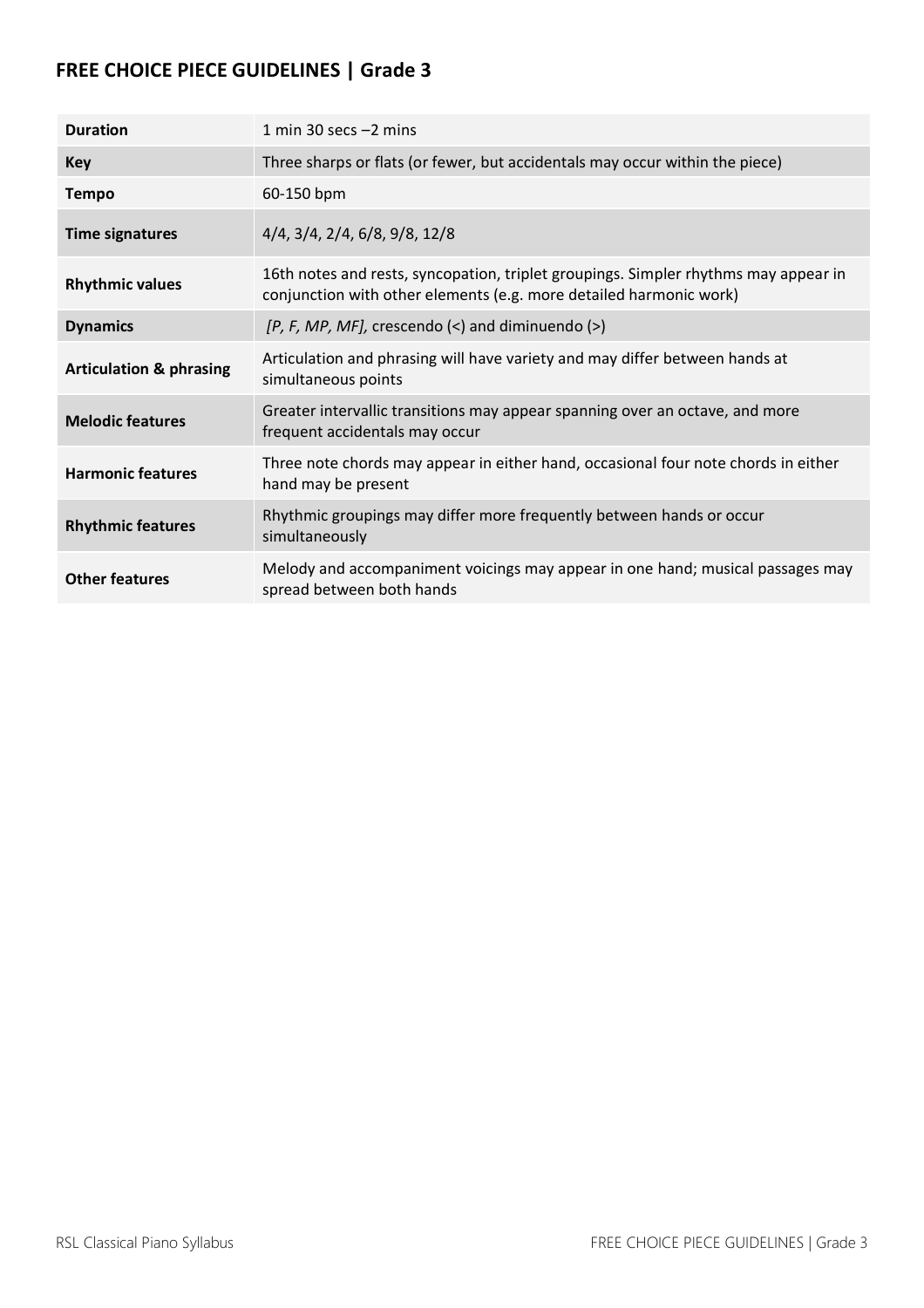| <b>Duration</b>                    | 1 min 45 secs-2 min 15 secs                                                                                                                                                            |
|------------------------------------|----------------------------------------------------------------------------------------------------------------------------------------------------------------------------------------|
| Key                                | Four sharps or flats (or fewer, but accidentals may occur within the piece)<br>There may be very occasional, simple key changes                                                        |
| <b>Tempo</b>                       | 60-150 bpm                                                                                                                                                                             |
| <b>Time signatures</b>             | $4/4$ , $3/4$ , $2/4$ , $6/8$ , $9/8$ , $12/8$ . There may be very infrequent, simple time signature<br>changes                                                                        |
| <b>Rhythmic values</b>             | 16th notes and rests in more complex groupings, occasional 32nd notes, syncopation.<br>Simpler rhythms appear in conjunction with other elements (e.g. more detailed<br>harmonic work) |
| <b>Dynamics</b>                    | $[P, F, MP, MF],$ crescendo $(\le)$ and diminuendo $(\ge)$                                                                                                                             |
| <b>Articulation &amp; phrasing</b> | Articulation and phrasing will have variety and may differ between hands at<br>simultaneous points                                                                                     |
| <b>Melodic features</b>            | Intervallic transitions may span over an octave and frequent accidentals may occur                                                                                                     |
| <b>Harmonic features</b>           | Five note chords may appear in either hand, and partial chords may be combined with<br>melodic elements                                                                                |
| <b>Rhythmic features</b>           | Rhythmic groupings may differ more frequently between hands or occur<br>simultaneously                                                                                                 |
| <b>Other features</b>              | Variety in voicings and accompaniment styles within sections                                                                                                                           |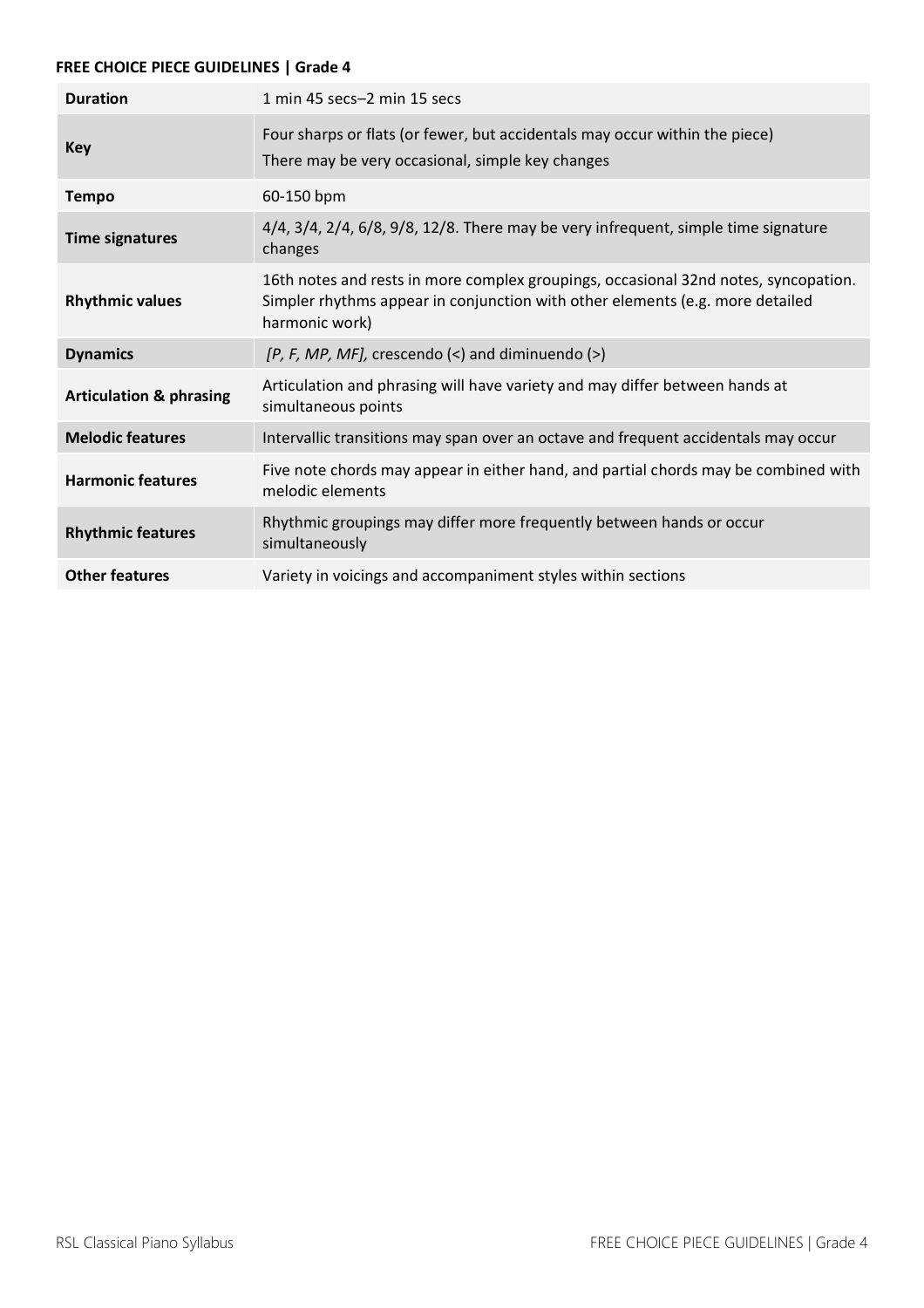| <b>Duration</b>                    | 2 mins-2 mins 45 secs                                                                                                                                                                            |
|------------------------------------|--------------------------------------------------------------------------------------------------------------------------------------------------------------------------------------------------|
| Key                                | Five sharps or flats (or fewer, but accidentals may occur within the piece)<br>There may be occasional key centre changes                                                                        |
| <b>Tempo</b>                       | 60-160 bpm                                                                                                                                                                                       |
| <b>Time signatures</b>             | 4/4, 3/4, 2/4, 6/8, 9/8, 12/8. There may be occasional time signature changes, or odd<br>time signatures depending on the complexity of the music                                                |
| <b>Rhythmic values</b>             | 16th notes and rests in more complex groupings, occasional 32nd notes, 16th note<br>syncopation. Simpler rhythms appear in conjunction with other elements (e.g. more<br>detailed harmonic work) |
| <b>Dynamics</b>                    | $[P, F, MP, MF],$ crescendo $(\le)$ and diminuendo $(\ge)$                                                                                                                                       |
| <b>Articulation &amp; phrasing</b> | Articulation and phrasing will have variety and may differ between hands at<br>simultaneous points. More subtlety of control between legato and staccato will likely<br>be required              |
| <b>Melodic features</b>            | Intervallic transitions over an octave may be regular, and frequent accidentals may<br>occur                                                                                                     |
| <b>Harmonic features</b>           | Five note chords may appear in either hand, and partial chords may be combined with<br>melodic elements. Chordal cluster voicings may be more advanced or more frequent                          |
| <b>Rhythmic features</b>           | Rhythmic groupings may differ frequently between hands and occur simultaneously;<br>faster note values may be more repetitive/continuous                                                         |
| <b>Other features</b>              | Variety in voicings and accompaniment styles within sections                                                                                                                                     |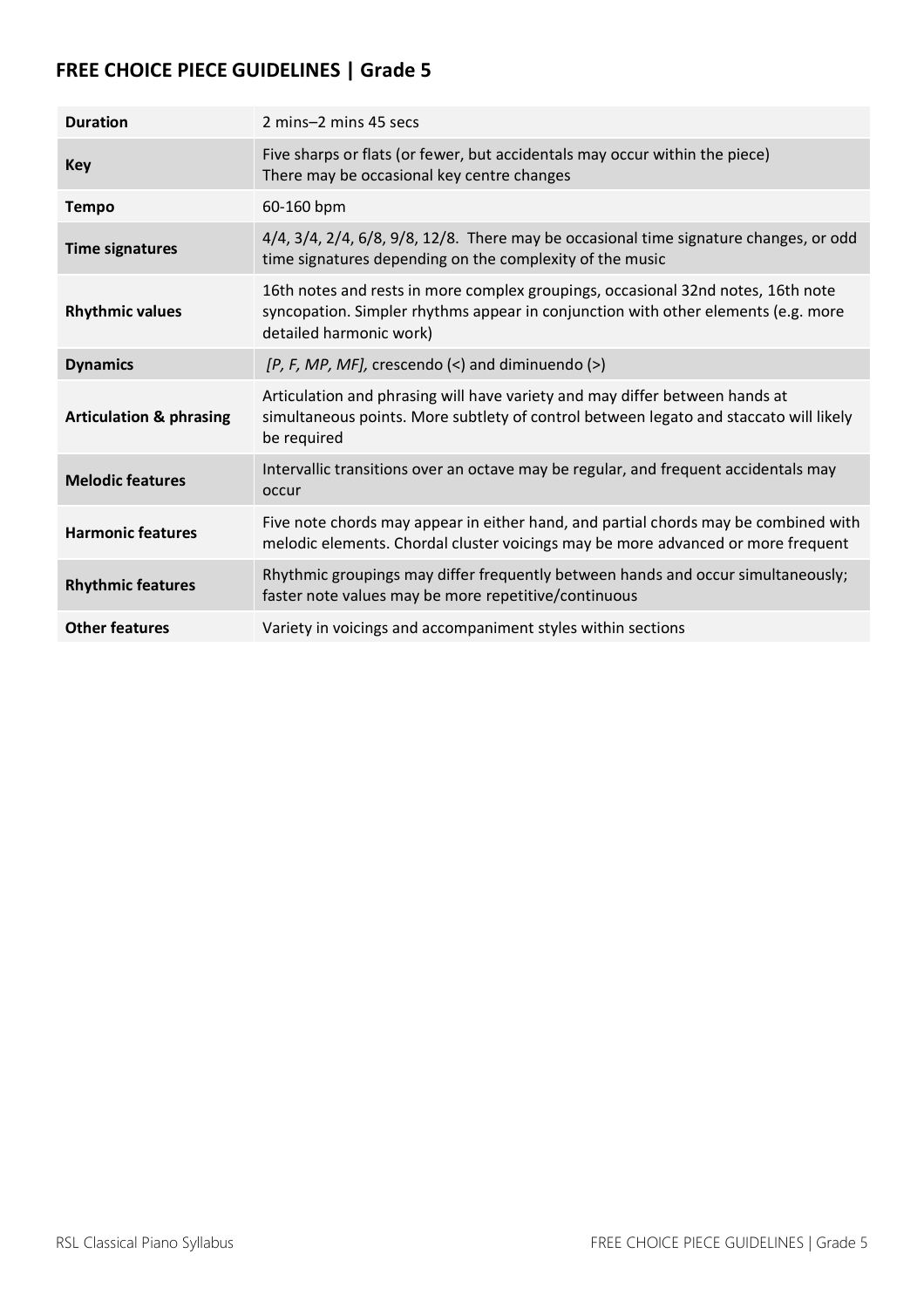| <b>Duration</b>                    | 2 min 15 secs-3 mins                                                                                                                                                                                                       |
|------------------------------------|----------------------------------------------------------------------------------------------------------------------------------------------------------------------------------------------------------------------------|
| Key                                | Six sharps or flats (or fewer, but accidentals may occur within the piece)<br>There may be key centre changes                                                                                                              |
| <b>Tempo</b>                       | 50-200 bpm                                                                                                                                                                                                                 |
| <b>Time signatures</b>             | $4/4$ , $3/4$ , $2/4$ , $6/8$ , $9/8$ , $12/8$ . There may be more regular time signature changes, or<br>occasional irregular time signatures                                                                              |
| <b>Rhythmic values</b>             | 16th notes and rests in more complex groupings, 16th note triplets, 32nd notes and<br>frequent syncopation may occur. Simpler rhythms will appear in conjunction with<br>other elements (e.g. more detailed harmonic work) |
| <b>Dynamics</b>                    | [PP, F, MP, MF, FF], crescendo $(\le)$ and diminuendo $(\ge)$                                                                                                                                                              |
| <b>Articulation &amp; phrasing</b> | Articulation and phrasing will have variety and may differ between hands at<br>simultaneous points.                                                                                                                        |
| <b>Melodic features</b>            | Intervallic transitions over an octave may be regular, and frequent accidentals may<br>occur                                                                                                                               |
| <b>Harmonic features</b>           | Five note chords may appear in either hand, and partial chords may be combined with<br>melodic elements. Chordal cluster voicings may be more advanced, denser and/or<br>more frequent                                     |
| <b>Rhythmic features</b>           | Rhythmic groupings may differ frequently between hands and occur simultaneously;<br>faster note values may be more repetitive/continuous                                                                                   |
| <b>Other features</b>              | Variety in voicings and accompaniment styles within sections                                                                                                                                                               |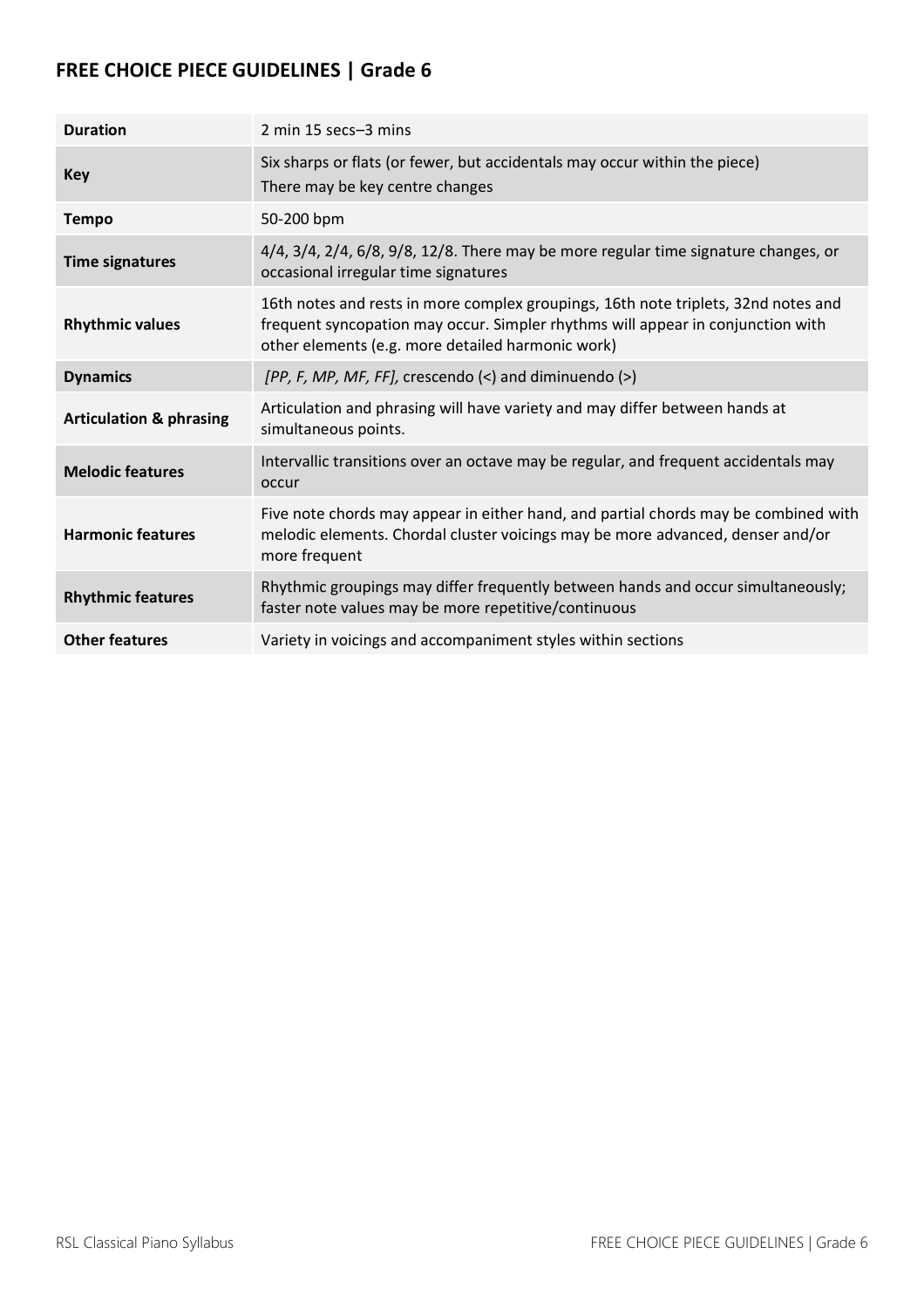| <b>Duration</b>                    | 2 mins 30 secs-3 mins 30 secs                                                                                                                                                                                                                                                             |
|------------------------------------|-------------------------------------------------------------------------------------------------------------------------------------------------------------------------------------------------------------------------------------------------------------------------------------------|
| <b>Key</b>                         | Seven sharps or flats (or fewer, but accidentals may occur within the piece)<br>There may be more frequent key centre changes                                                                                                                                                             |
| <b>Tempo</b>                       | 50-200 bpm                                                                                                                                                                                                                                                                                |
| <b>Time signatures</b>             | Any, with changes                                                                                                                                                                                                                                                                         |
| <b>Rhythmic values</b>             | Any, up to 32nd notes. Complex combinations beyond 16th note triplets will not be<br>frequent, but variations may occur regularly. Simpler rhythms will appear in<br>conjunction with other elements (e.g. more detailed harmonic work, faster tempos or<br>more complex time signatures) |
| <b>Dynamics</b>                    | Any, with changes, and including strong contrasts                                                                                                                                                                                                                                         |
| <b>Articulation &amp; phrasing</b> | Articulation and phrasing will have variety and may differ between hands at<br>simultaneous points. Subtlety of control between legato and staccato will be required                                                                                                                      |
| <b>Melodic features</b>            | Intervallic transitions over an octave may be regular, and frequent accidentals may<br>occur                                                                                                                                                                                              |
| <b>Harmonic features</b>           | Five note chords may appear in either hand, and partial chords may be combined with<br>melodic elements. Chordal cluster voicings may be more advanced, denser and/or<br>more frequent                                                                                                    |
| <b>Rhythmic features</b>           | Rhythmic groupings may differ frequently between hands and occur simultaneously;<br>faster note values will be more repetitive/continuous and combine in both hands                                                                                                                       |
| <b>Other features</b>              | Voicings and accompaniment styles within sections will show depth and variety of<br>technique<br>Cadenzas may feature                                                                                                                                                                     |